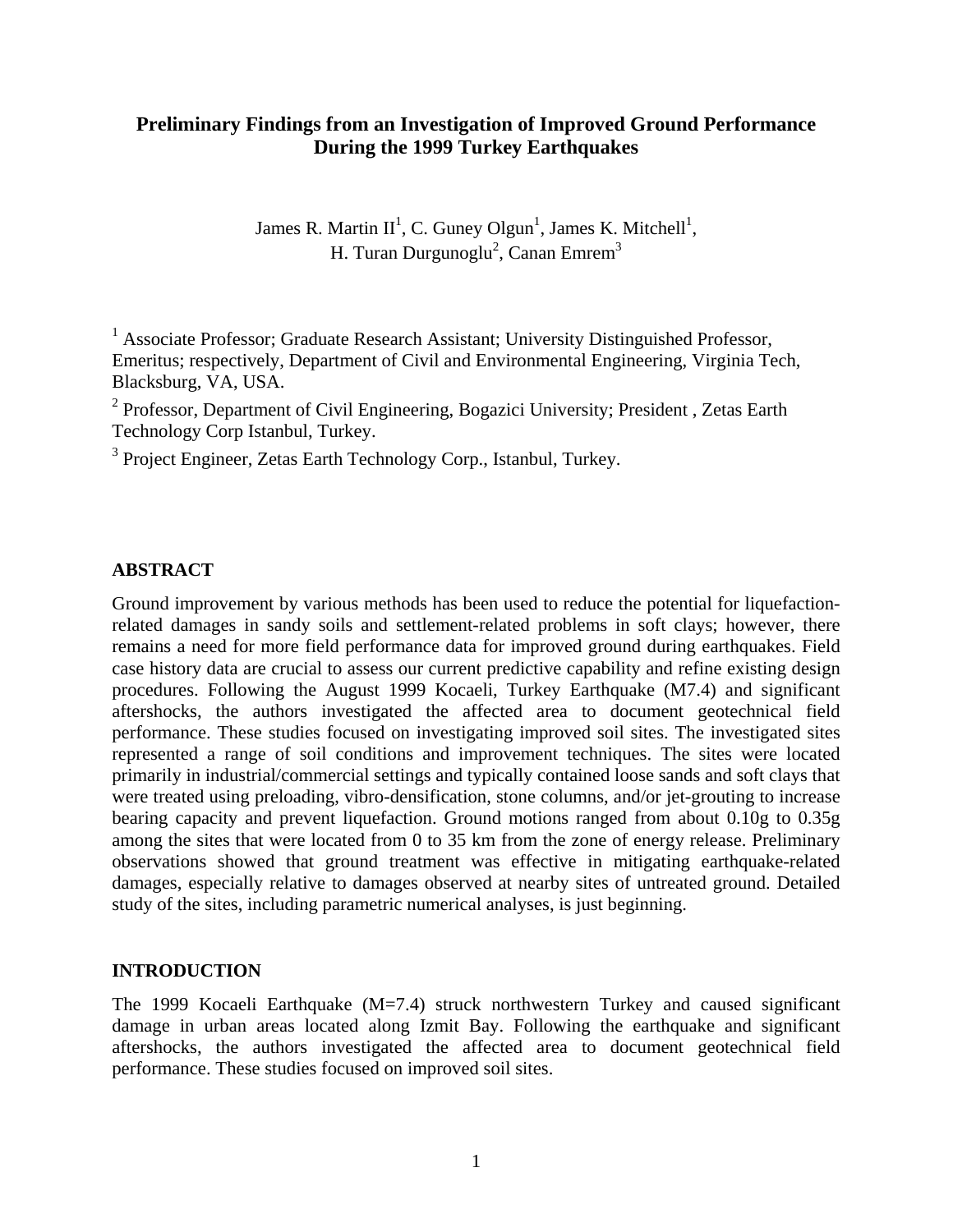

Figure 1. Affected area and soil improvement sites.

This paper summarizes the results of the field reconnaissance and preliminary analyses of four sites where ground modification was used to improve the soils. Detailed case study including numerical analysis is just beginning and comprehensive results are not yet available; however, the research objectives and plans for collaboration with other researchers are presented.

The sites included mostly industrial and commercial developments. As shown in Figure 1, the sites are located along Izmit Bay, ranging from 0 to 35 km from the fault rupture. With the exception of Derince Port, geotechnical data for each of these sites have been collected. Arrangements were made to obtain geotechnical and soil improvement data for the Derince Port, but these data were not available at the time of this writing. Detailed analyses of the reinforced earth wall at Arifiye are in progress and preliminary findings will be presented in a companion paper.

Several ground improvement techniques, including jet-grout columns, stone columns, preloading fill with wick drains, were used for a variety of different applications and soil conditions. These measures were typically undertaken to increase bearing support and/or prevent liquefaction. Overall, it was found that the ground treatment was generally effective in mitigating earthquake-induced damages, especially liquefaction related ground movements. It was fortuitous that several of the sites either contained or were located adjacent to areas of unimproved soils. This allowed comparative assessments between the performances of treated and untreated ground.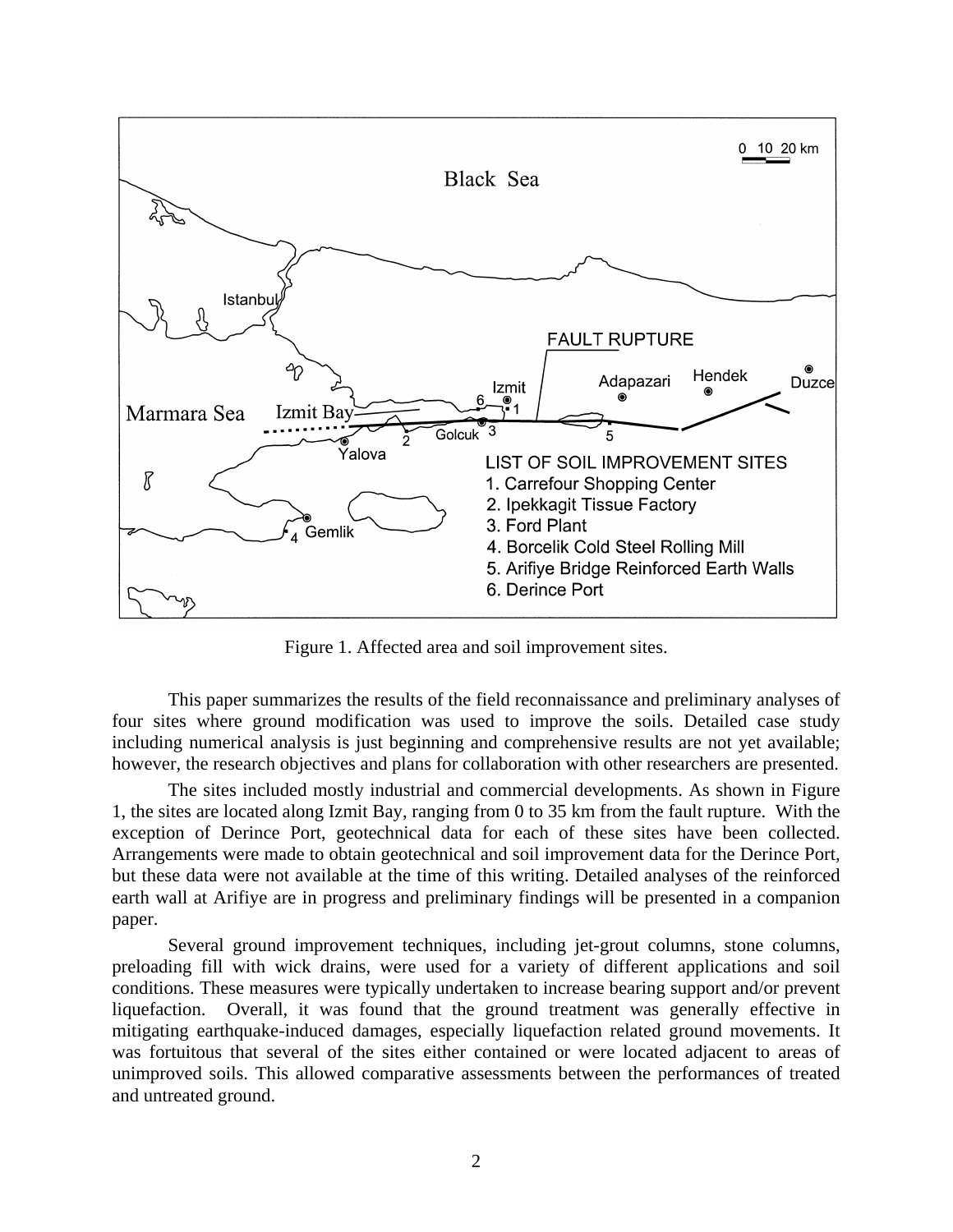#### **CARREFOUR SHOPPING CENTER**

The Carrefour Shopping Center is located in the city of Izmit, approximately 8 km from the earthquake epicenter, and 5 km from the closest observed surficial fault rupture. Peak ground accelerations in this area were in the range of 0.2g. The soil profile consists of recent marine sediments with alternating strata of medium clay and loose sand.

The soils were improved to increase bearing support for shallow foundations and reduce liquefaction potential of the sand layers. Buildings at the complex were in the early phases of construction when the earthquake occurred. Data from geotechnical investigations and instrumentation installed for construction settlement monitoring made possible the detailed assessment of the seismic performance of the site and the effectiveness of soil improvement. Of particular importance, this site provided the rare opportunity to measure the settlement of a liquefiable sand layer subjected to strong ground shaking. The observations also allowed qualitative comparisons between the seismic performances of improved sections of the site relative to adjacent unimproved areas.

#### **General Site Information and Soil Conditions**

The Carrefour site is situated within a Quaternary-aged marine sedimentary plain with level ground conditions. As shown in Figure 2, the site covers an area of about  $55,000 \text{ m}^2$  and will house two main facilities. A large supermarket is located at the eastern end of the site, and a two-story parking garage is located at the opposite end. Both structures are supported on shallow foundations.

Geotechnical field investigations included 17 Standard Penetration Tests (SPTs), 108 Cone Penetration Tests (CPTs), and 4 test pits (Zetas 1998b, Martin and Olgun, 2001). Irregularly placed sandy-gravely fill extends from the ground surface to a depth of about 2.5 m. A medium clay stratum that extends from a depth of 2.5 m to 6.0 m underlies the fill. Below the clay, a stratum of fine-to-silty sand is encountered in a loose-to-medium dense condition. The thickness of this sand layer ranges from 2 m to 4 m across the site. Penetration data indicate that this layer is liquefiable under strong ground shaking. Below the sand, a second stratum of medium silty clay is encountered that extends from 10 m to a depth of more than 30 m where the exploration was terminated. The ground water table is found within 2 m of the ground surface throughout the site.

#### **Foundation System and Soil Improvement**

The structures at the shopping center are founded on shallow footings and mats. The primary foundation design issues were large anticipated settlements and bearing problems in the clay, along with liquefaction of the loose sand layer. Surcharge fills were used to improve the soft clays, and jet-grout columns were used to provide increased bearing support in the clays and prevent liquefaction of the loose sands.

The spacing, treatment depth, and construction details for the jet-grout columns varied from location to location due to differing soil conditions and foundation configurations. Jet-grout column spacings and diameters were selected mainly on the basis of footing spacing, footing loads, floor slab loads, and judgment. No rigorous analyses were performed to modify the spacings for liquefaction performance criteria. Rather, it was tacitly assumed that the jet-grout columns installed for foundation support, along with a secondary rectangular grid installed between the primary columns, would be sufficient to significantly reduce potential liquefaction-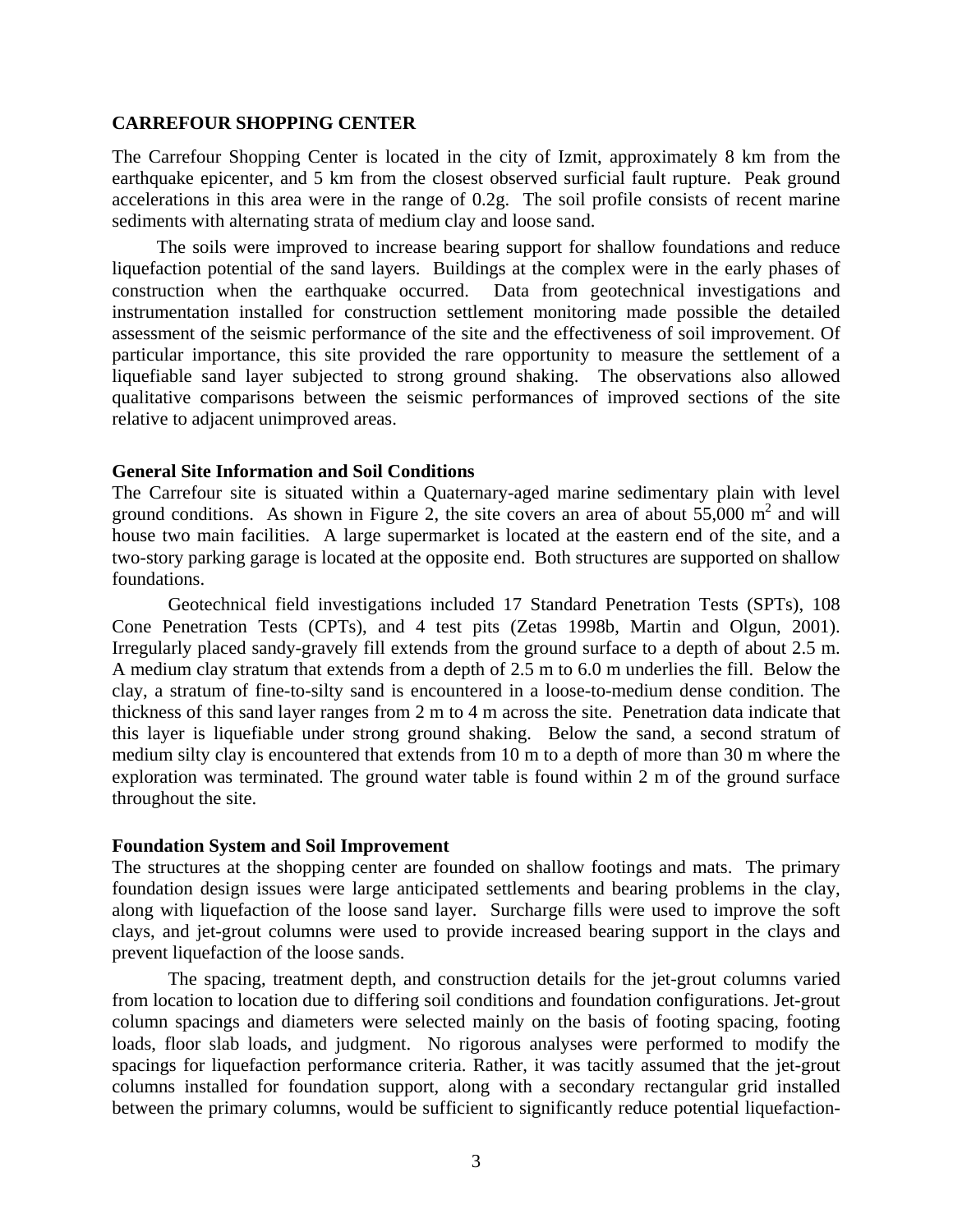related damages (see spacing details in following sections). With the exception of the Lot C area and most of Parking Structure area, all ground improvement had been completed and the foundations recently constructed when the earthquake struck.



Figure 2. Carrefour Shopping Center – site plan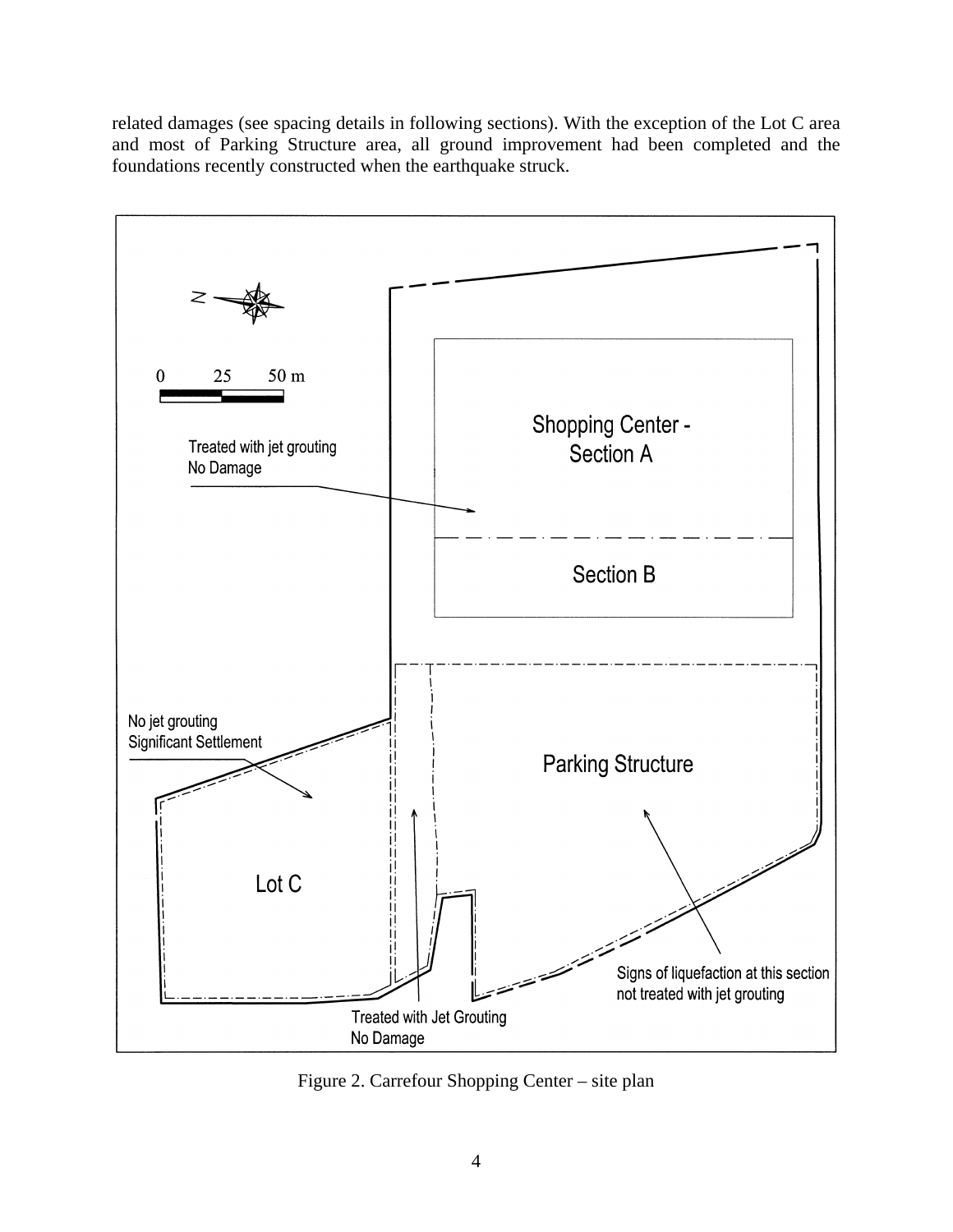**Supermarket Building Area.** The supermarket is a one-story structure covering an area of approximately  $15,600 \text{ m}^2$ . Section A of the building is founded on isolated spread footings, while Section B is supported by a mat foundation. The soils in both sections were preloaded with a 3.5 m-high fill that was present at the site for a substantial period of time before construction.

In addition to preloading, jet-grout columns were constructed to improve bearing support and reduce settlements of the clay, and to increase liquefaction resistance of the underlying sand layer. A primary and secondary grid of columns was installed in a rectangular pattern to provide blanket treatment. The columns in the primary grid were 0.6 m in diameter with a center-tocenter spacing of 4 m. These columns extended from the ground surface to a depth of 9.0 m. The secondary grid consisted of shorter, 2.5 m-long grouted columns that were installed in between the primary columns to further increase the liquefaction resistance of the sand stratum (about 2.5 m thick in this location). The secondary columns penetrated only the sand stratum, extending from a depth of 6.5 m to 9.0 m.

In addition to the primary and secondary grids, 0.6 m-diameter columns were also installed at each spread footing location in Section A of the supermarket building. Groups of two and four jet-grouted columns were installed beneath the exterior and interior footings, respectively. Section B, which will rest on a mat foundation, was blanket-treated with 9.0 m long, 0.6 m-diameter columns installed at a 1.5 m center-to-center spacing.

**Parking Structure Area.** The soils in the parking structure area were proposed to be improved in the much the same manner as those for the supermarket area. The parking area has an area of about 14,000  $m^2$ . The structure is founded on shallow isolated footings, with a slab poured between the footings to tie the foundation system together. The site was surcharged with a 3.3 m-high sand fill and 20 m-long wick drains were installed at a 2.5 m spacing to speed up consolidation of the clay. The surcharge was removed after consolidation was complete and was not in place at the time of the main shock.

Jet-grouted columns were proposed for the parking area in primary and secondary grids to provide blanket treatment for the area. The primary grid of 0.6 m-diameter grouted columns is in a rectangular pattern with a 2.5 m-center-to-center spacing. The columns extend from the ground surface to a depth of 9 m into the lower medium clay stratum. The secondary grid included shorter columns that penetrate only the liquefiable sand layer, which is about 4 m thick in this area of the site. In addition to the primary and secondary grids, jet-grout columns were installed directly under each footing for the parking structure. At the time of the earthquake, less than 10% of the Parking Structure area had been treated with jet-grout columns.

Lot C Area. Lot C, is located adjacent to the Parking Structure and encompasses an area of 4,160  $\text{m}^2$ . No structures were initially planned for this section, but the soils were proposed to be improved in anticipation of future development. Similar to the other treated areas, Lot C was surcharged with a 3.3 m-high fill and 20 m-long wick drains were installed. Settlement columns were installed to monitor settlements at several depths within the soil profile. The surcharge fill was in place during the earthquake, and settlements of the clay strata were being monitored on a regular basis. Jet-grout columns had not yet been installed in this area.

### **Field Performance During Earthquake Loading**

The steel framework for the supermarket building were in place at the time of the earthquake. Visual field inspections following the earthquake indicated that no structural damage occurred in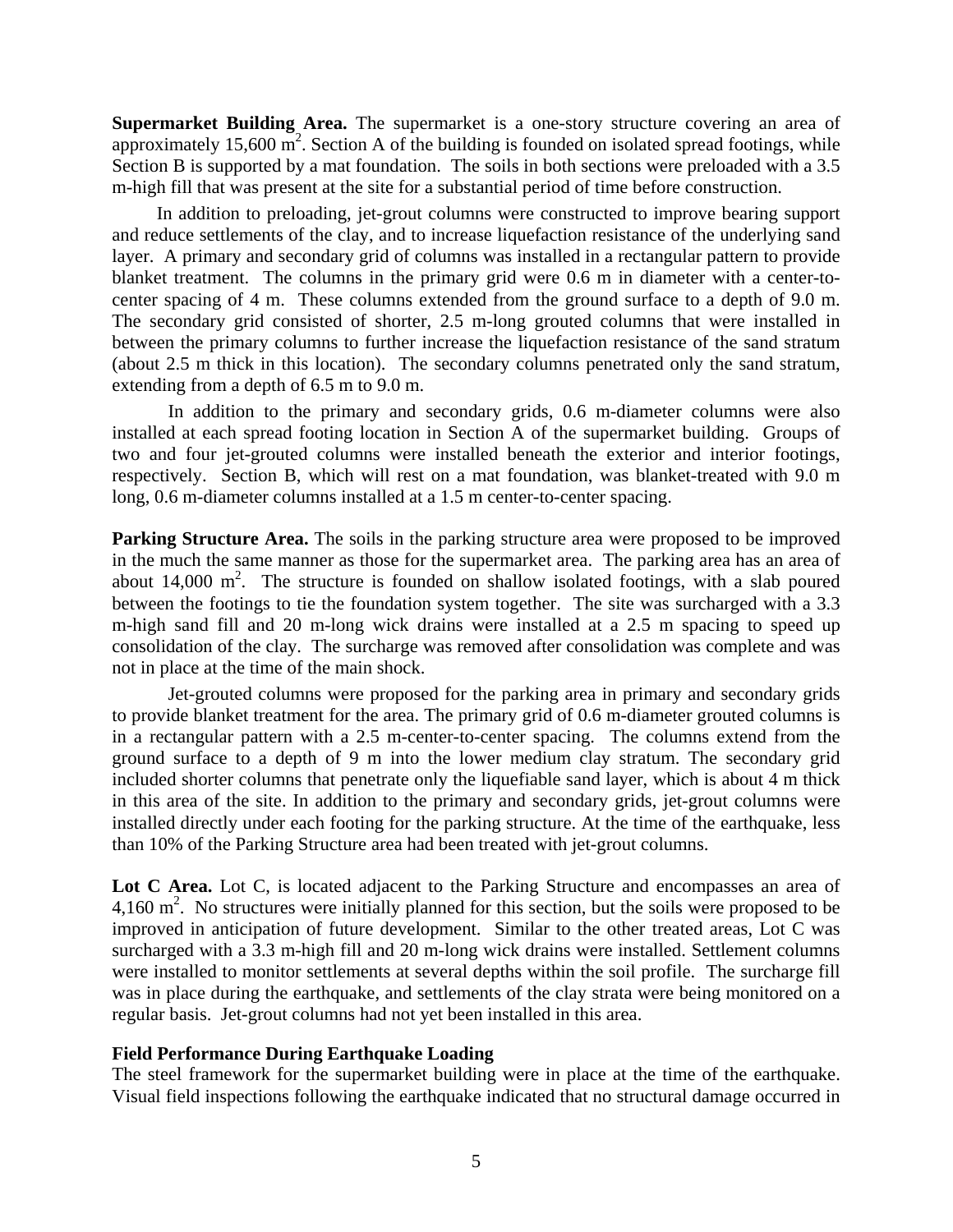the supermarket building and no noticeable settlements or ground damages were observed anywhere at the site except in the untreated portion of the Parking Structure area and Lot C.

Site personnel reported that the untreated portion of the Parking Structure area was inundated with about 7 to 10 cm of water that temporarily ponded on the ground surface the morning following the earthquake as shown in Figure 3. It may be remembered that wick drains were installed in this area, and a surcharge fill was removed prior to the earthquake. Field inspections determined that the water originated from the underlying soil deposit via drainage through the wicks. It is fortuitous that settlement-measuring devices were in place at Lot C during the earthquake. By comparing pre- and post-earthquake readings from within the soil profile, the earthquake-induced settlement of the sand layer could be closely estimated. It was found that 8.0 cm of settlement occurred in the 2 m-thick loose silty-sand layer, presumably due to pore pressure build-up and subsequent reconsolidation via drainage through the wicks. It is also possible that the wick drains provided partial drainage during the earthquake, although the silty sand is not expected to be free-draining. To our knowledge, this type of earthquake-induced settlement measurement is unprecedented and provides an opportunity to better understand saturated sand behavior under strong ground shaking. Also, the measured settlement of 8.0 cm in the loose sand layer compares well with the 7 to 10 cm of water ponding on the surface, as the amount of extravasated water should be reflective of the volumetric strain induced in the sand layer. It is important to note that no surficial ground disruptions, such as sand boils, occurred at this location. The wick drains are thought to have prevented liquefaction and/or provided efficient drainage of the sand during reconsolidation, although significant settlements still occurred.



Figure 3. Ponding of water at portions of the parking structure area that were not yet treated with jet grout columns, Lot C under the preload fill is visible at the back – photograph taken the morning after the earthquake from the site border looking north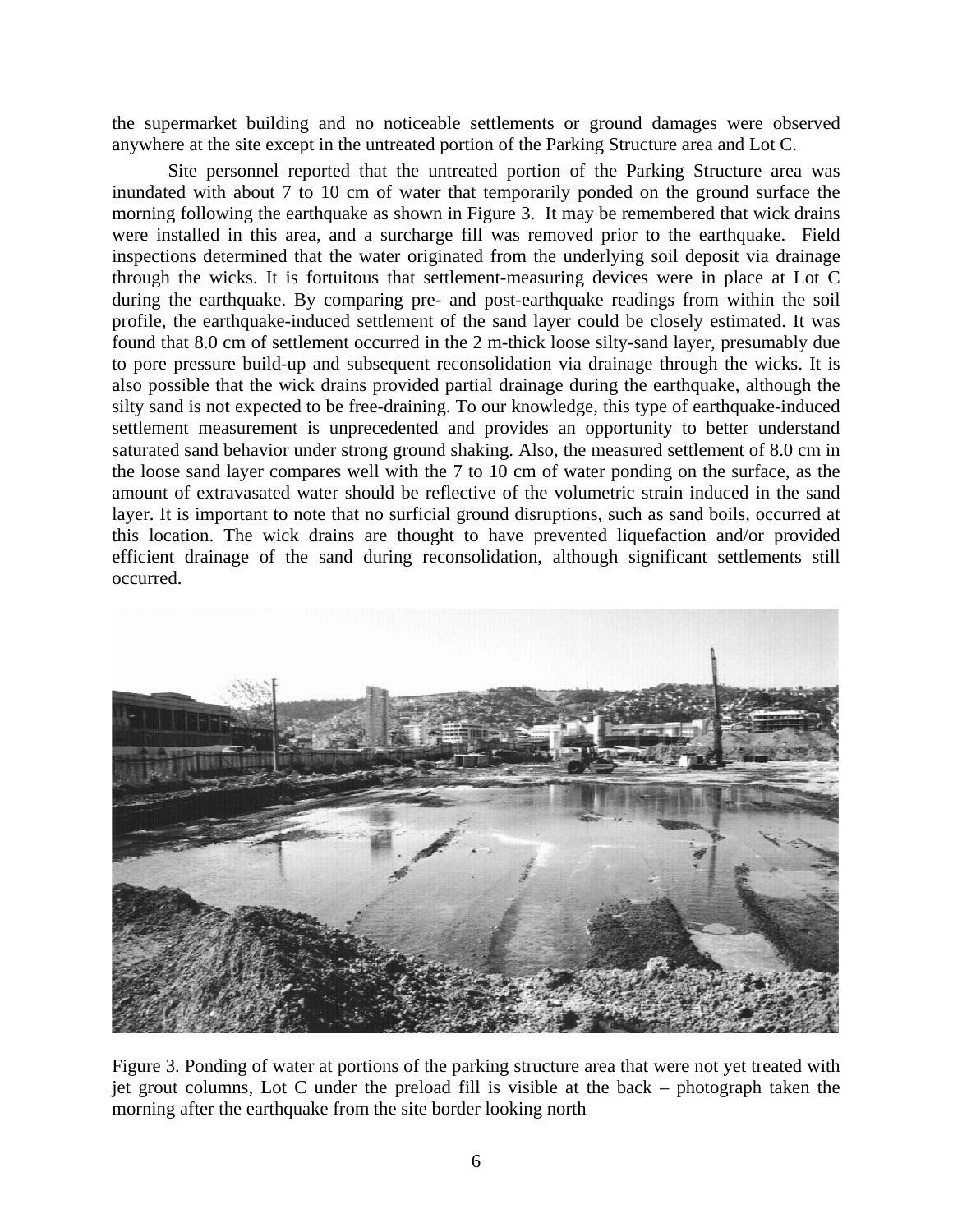Field reconnaissance also revealed that structures in an apartment complex located across the street from the shopping center commonly experienced settlements of 5 to 10 cm. Based on soil boring and CPTs in this general area, it is probable that the loose sand stratum underlying the shopping center also underlies the apartments.

It is instructive to note that Lot C and parts of the Parking Structure area were the only areas at the site that had not been improved with jet-grouted columns. All other areas within the boundaries of the site had been improved with both primary and secondary grids of jet-grouted columns to reduce liquefaction susceptibility. Based on the differences in performance between the unimproved and improved areas (including structures across the street founded on unimproved soils), the jet-grouted columns installed at the site appear to have been effective in reducing liquefaction susceptibility and liquefaction-related settlements of the sand layer. A detailed study is being conducted to more thoroughly investigate the effectiveness of the improvement and the behavior of the instrumented sand layer.

#### **IPEKKAGIT TISSUE FACTORY**

The Ipekkagit Tissue Factory is located along the southern waterfront of Izmit Bay, The site lies approximately 4 km from the fault rupture. Maximum acceleration at the site reached about 0.3g during the main shock as estimated from nearby recordings and distance to the zone of energy release. General layout of the site is shown in Figure 4. The soils at the site consist of alternating strata of clay and sand that were improved for the support of shallow foundations. Geotechnical data were available from recent construction projects at the plant (Zetas 1997, 1998a) Following the earthquake, visual inspections revealed minor structural damage in an older building that was founded on unimproved ground. No structural or ground damage occurred in areas where the soils were improved.

Subsoil investigations performed for recent construction projects were made available to the present study. Geotechnical data were obtained for the new extension to the Paper Machine Building No.3 (PM3), the Reel Storage Building, and two large water tanks. Construction of the Reel Storage Building and the water tanks was completed about one year before the Kocaeli Earthquake, and the PM3 Building was under construction at the time of the event. The soil investigations for these projects included ten Standard Penetration Tests (SPTs) and 25 Cone Penetration Tests (CPTs). The penetration tests revealed alternating strata of medium-to-stiff clay and medium-to-dense sand to a depth of more than 20 m where the exploration was terminated.

At PM3 building location, a medium-to-stiff clay layer of medium plasticity extends from the ground surface to a depth of 3 m. Below the clay is a stratum of clean sand of medium density that extends from 3.0 m to a depth of 6.0 m. From 6.0 m to 9.0 m, a medium-dense silty sand layer is encountered. Below 9 m, a stratum of stiff-to-hard clay is found that extends to the bottom of the boring at a depth of 32.0 m. In some borings for this area, a medium dense sand layer was also found between depths of 24 m and 27 m. The water table was found at a depth of 1.5 to 2 m. The PM3 soil profile can be considered representative of the entire plant site; however, specific soil data for the other structures were also available.

The soil profile at the water storage tanks varied slightly from that at the PM3 location. A clay stratum layer of medium stiffness and plasticity extends from the ground surface to a depth of approximately 4 m. Below the clay between the depths of 4 m and 10 m, a sand layer of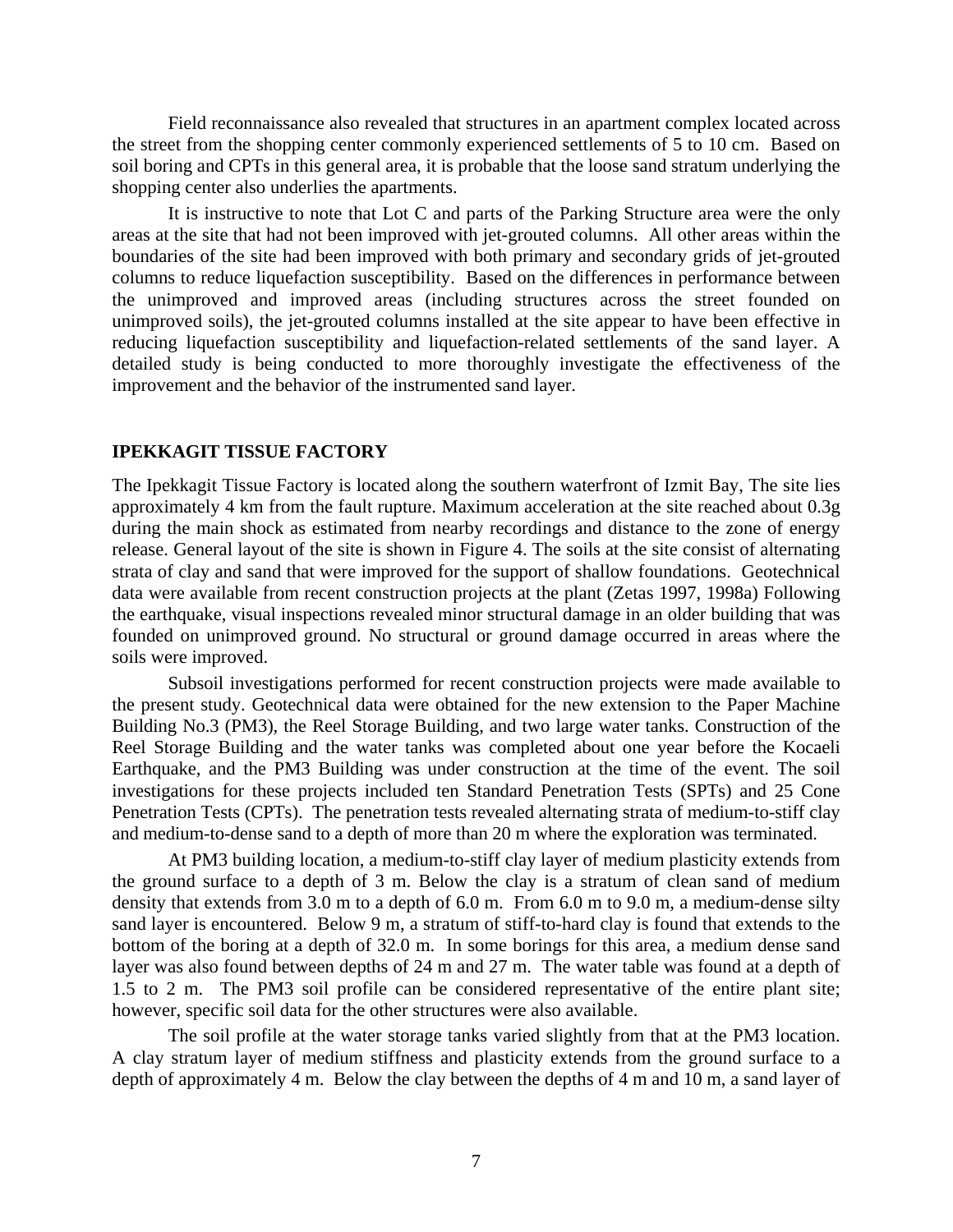medium density is found. Below the sand, a stiff-to-hard clay layer is encountered that extends from 10 m to the bottom of the boring at a depth of 20 m.

Subsoil conditions at the location of the Reel Storage Building were similar to those at the PM3 area. At the top of the soil profile, a medium-to-stiff clay stratum of medium plasticity is found. The depth to the bottom of this stratum is variable throughout the building area, ranging from 1.8 m to 4.5 m. From a depth of 4.5 m to 6.5 m, a gravelly sand layer is found in a medium-dense condition. A medium-dense silty sand layer is found between the depths 6.5 m and 8.5 m. Below 8.5 m, a stratum of stiff-to-hard clay extends to a depth of 18.0 m where a very dense sand layer is encountered.



Figure 4. Ipekkagit tissue factory – site plan

# **Foundation System and Soil Improvement**

Jet-grout columns were constructed to improve ground conditions and as foundation support members for recently constructed facilities at the site. In addition to soil treatment, the top 2 m of clay was excavated and replaced with a compacted sand-and-gravel fill for improved bearing support beneath slabs.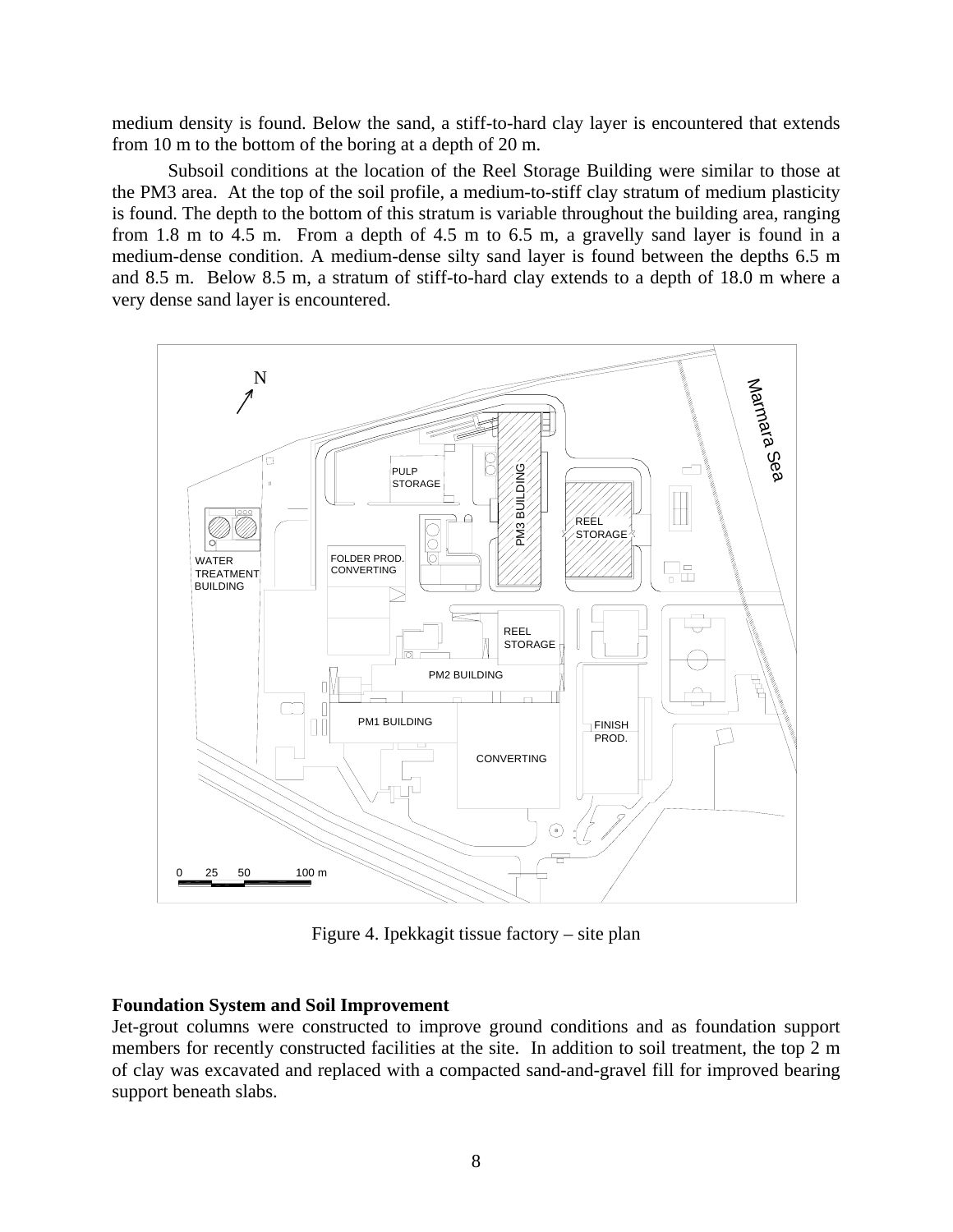The PM3 Building, being constructed at the time of the earthquake, is supported by a reinforced-concrete mat foundation. To improve the soils in this area, jet-grout columns 12 mlong and 0.6 m in diameter were installed beneath the mat in a rectangular grid pattern. Centerto-center column spacing ranged from 1.2 to 2.4 m. Two additional rows of grout columns were constructed around the perimeter of the building to provide additional foundation support. These columns were 8.0 m long and spaced at 1.4 m center-to-center. Grout column spacings and diameters were selected mainly on the basis of foundation loads, as no detailed analyses were made to modify the columns for liquefaction prevention; however, it was assumed that the columns would significantly reduce liquefaction-related problems.

Following jet-grouting, CPTs were performed in the areas between the columns. Comparison of CPT soundings before and after jet-grout columns indicate that no significant increase in penetration resistance was achieved, as would be expected, as the jet-grouting process installs reinforcing columns but does not densify the in-situ soil.

The water tanks are supported by a mat foundation. Jet-grout columns 10.5 m long and 0.6 m in diameter were constructed beneath the mat. The columns were installed in a rectangular grid pattern, with a 2.0 m center-to-center spacing. The Reel Storage Building is supported by 4.0 m-wide strip footings. Jet-grout columns 8.0 m in length and 0.6 m in diameter were constructed beneath the footings. The column spacing ranged from 1.2 m to 2.4 m.

#### **Observed Field Performance During Earthquake Loading**

Following the earthquake, a visual inspection of the plant revealed no major earthquake-related damages. All facilities remained operational during and after the earthquake. Only minor structural damage occurred in one of the older buildings (PM2 Building) where a heavy concrete facing element fell off the exterior of the building, and an interior reinforced-concrete column developed cracks about 1 cm-wide. No structural damage occurred anywhere else at the plant. The foundation soils for the PM2 building were not improved. Thus only structural damage occurred at an area where the foundation soils were not improved.

No signs of liquefaction or ground movements were found anywhere at the plant. Surprisingly, there were also no liquefaction-related features found along the northern waterfront or at neighboring sites, all of which contained untreated liquefiable soils. The lack of liquefaction-related ground evidence in these areas was unexplained (0.03g peak acceleration), and meant that effectiveness of the soil treatment for liquefaction mitigation could not be determined based on behavioral distinctions between treated and untreated ground.

#### **FORD PLANT**

A Ford automobile factory, located near the town of Golcuk, was under construction at the time of the earthquake. The site was located essentially at the zone of energy release, as the surficial fault rupture passed along the western edge of the site. The soil profile consists mainly of liquefiable sands and soft clays. The site was improved using jet-grout and stone columns to support shallow foundations and mitigate liquefaction. Significant structural damage occurred to one building, and minor liquefaction was observed at the site. Also, the site underwent largescale ground subsidence due primarily to fault-related tectonic deformation. The geotechnical data for this site are taken from Saglamer (1998) and Osmanoglu (1999).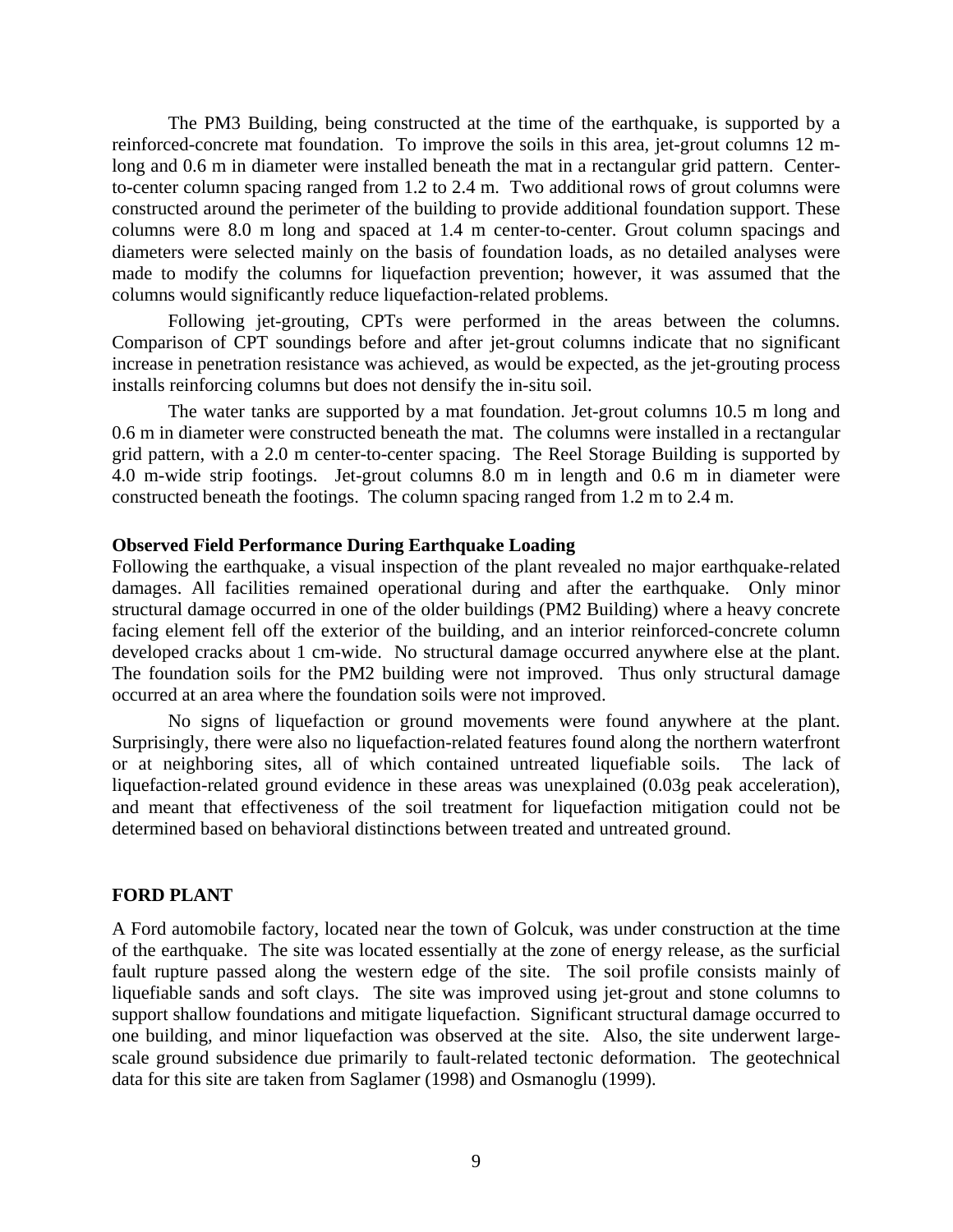

Figure 5. Ford plant – site plan

# **General Site Information and Soil Conditions**

The plant encompasses a total area of about 1.5  $km^2$  (150 hectares) and is located within a deposit of Quaternary-age marine and alluvial sediments. A site plan with ground elevation contours prior to the earthquake is provided in Figure 5. The site is bordered by Izmit Bay to the north. Prior to the earthquake, the ground surface sloped downward towards the Bay, from an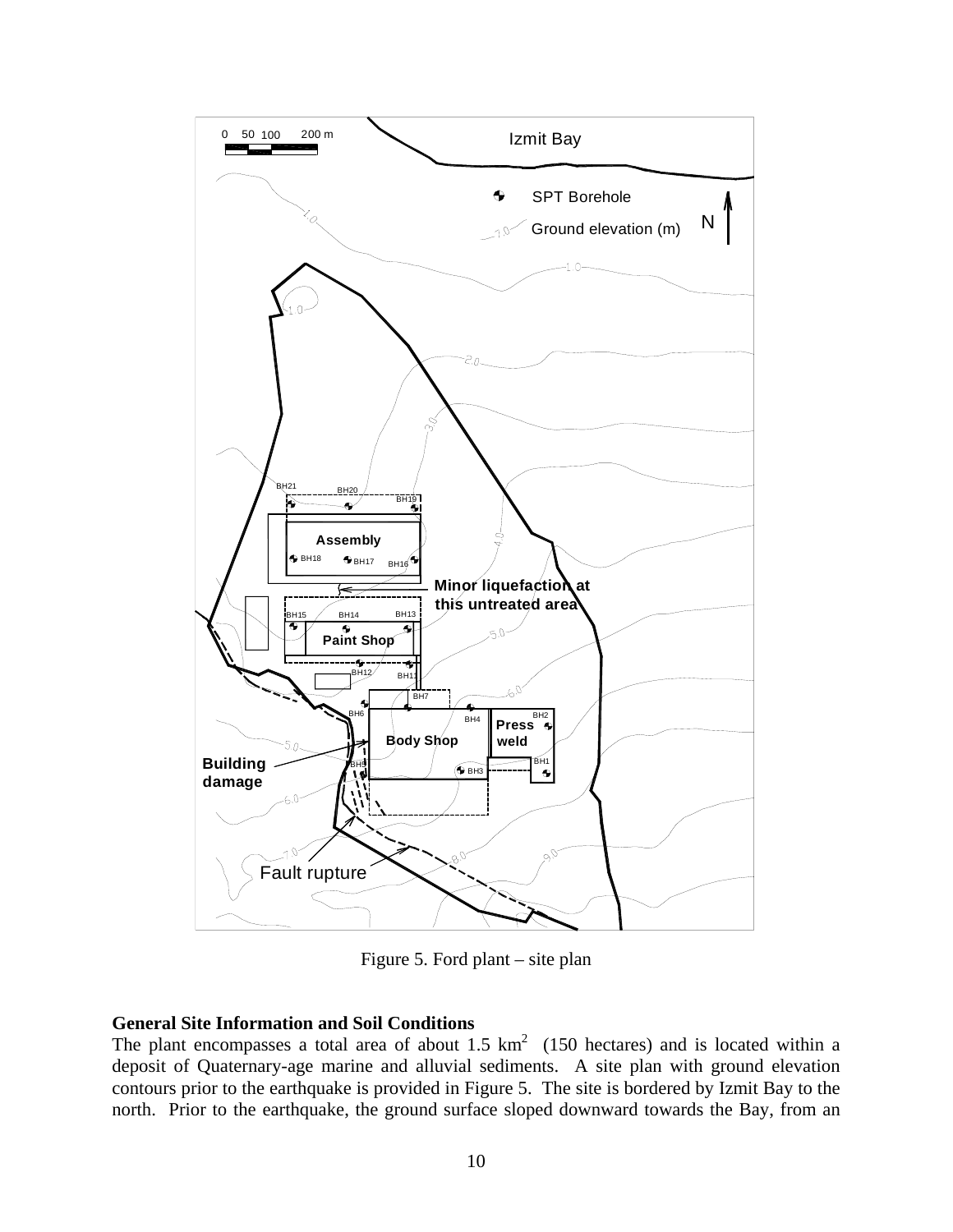elevation of  $+10.0$  m at the southern end of the site to about  $+2.0$  m near the bay. The surficial manifestation of the fault rupture from the earthquake ran along the western edge of the site.

Subsoil investigations at the site consisted of 27 Standard Penetration Tests (SPTs) to an average depth of 20 m. The investigations indicated varying soil conditions with alternating layers of clays and sands. The most prevalent soil profile is one that includes a layer of soft clay and/or loose sand from near the ground surface to a depth of about 5 m. SPT blow counts for the sandy levels and clayey levels range between 2-5 blows/ft and 2-7 blows/ft respectively. Below these upper strata, a medium-to-dense gravelly sand stratum is found with interbedded lenses of stiff clay. The ground water table is found within 1 m of the ground surface.

### **Foundation System and Soil Improvement**

Major plant facilities include the Press Shop, Body Shop, Paint Shop, and the Assembly Shop. The structural loads for each of these facilities are large, and are typically supported by isolated spread footings resting on drilled shafts or jet-grout columns. The presence of the compressible soils in the upper 5 m of the profile made necessary the improvement of the soils for adequate bearing support and reduces liquefaction susceptibility. A combination of stone columns and jetgrouting was used for soil treatment across the site, as summarized in Table 1. Approximately 200,000 m of jet-grout columns were installed, along with 90,000 m of 0.8 m-diameter stone columns.

| <b>Structure</b>    | <b>Dimensions</b><br>(m x m) | <b>Column Spacing</b><br>(m x m) | Soil<br>Improvement          | <b>Foundation</b><br><b>System</b>    |
|---------------------|------------------------------|----------------------------------|------------------------------|---------------------------------------|
| <b>Body</b><br>shop | 140 x 280                    | $6 \times 20$<br>16 x 20         | Jet-grout & stone<br>columns | Single footings on<br>improved ground |
| Paint shop          | 85 x 125                     | $10 \times 10$                   | Jet-grout columns            | Drilled shafts                        |
| Assembly<br>shop    | 120 x 296                    | 6 x 20<br>16 x 20                | Jet-grout columns            | Single footings on<br>improved ground |
| Press shop          | 150 x 165                    | 8 x 28                           | Jet-grout columns            | Drilled shafts                        |

Table 1. Main structures - foundation systems and soil improvement

**Body Shop.** The Body Shop is supported on isolated spread footings, with a slab-on-grade poured between the footings to tie the foundations together. Jet-grout columns and stone columns were constructed for soil improvement and foundation support. Groups of four jetgrout columns, at a 2.6-m center-to-center spacing were installed under each footing. The columns are 0.8 m in diameter and 10 m in length. Stone columns of 0.8 m diameter and 10 m length were constructed at a 2 m center-to-center spacing to improve the soil beneath the base slab.

**Paint Shop.** The Paint Shop is supported on isolated spread footings, with a slab-on-grade poured between the footings to tie the foundations together. Group of four drilled shafts at 2.4 m spacing were installed beneath each footing. The drilled shafts under each footing have lengths of 15 to 18 m, and diameters of 0.65 m to 0.8 m. Jet-grout columns 0.8 m in diameter and 10 m long were installed at 3.3 m center-to-center spacings to improve the soil under the slabs.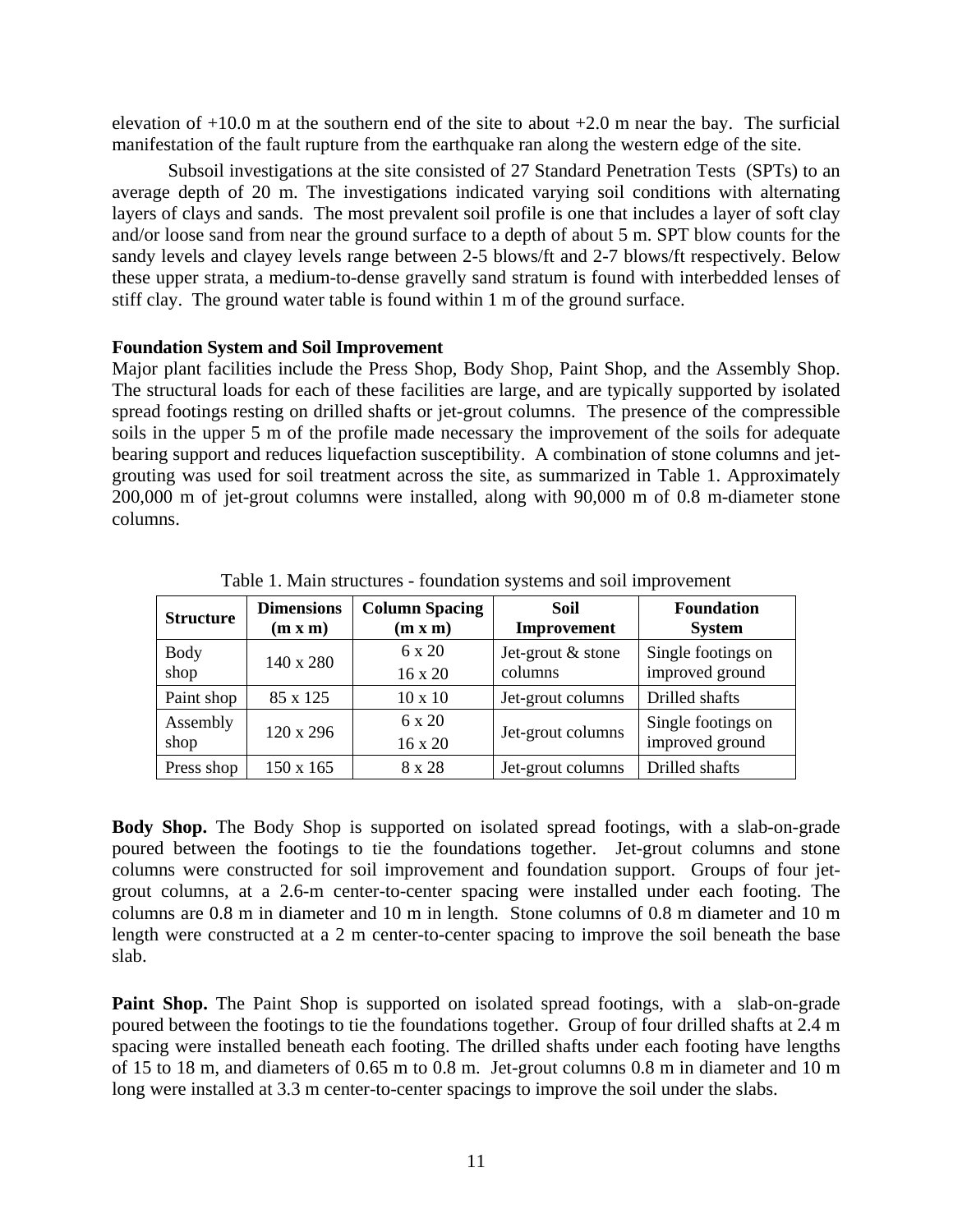**Assembly Shop.** The Assembly Shop is supported on isolated spread footings, with a slab-ongrade poured between the footings to tie the foundations together. A group of four jet-grouted columns were installed beneath each footing. These columns were 0.8 m in diameter, 10 m long, and installed at a spacing of 2.7 m center-to-center. Jet-grout columns of the same size and length were also installed on a grid pattern with a 2.7 m center-to-center spacing to provide blanket improvement of the soils beneath the base slabs.

**Press Shop.** The foundation system for the Press Shop consists of isolated spread footings and reinforced-concrete mats poured in excavated channels (sunken, rectangular pits typically 8 m x 20 m in plan and 8 m deep) that will house heavy equipment. Groups of four drilled shafts with 2.4 m center-to-center spacing were constructed beneath each spread footing. The drilled shafts are 18.0 m long with diameters of 0.8 m. Six rectangular reinforced-concrete channels with widths varying between 8.0 m and 10.0 m were constructed within the building for the foundations of machinery. The base of each channel is 8.0 m below the ground surface. Diaphragm walls were used to support the excavations during construction, and the base of the excavations were sealed against water inflow by jet-grouting. Drilled shafts of 0.8 m diameter at 2.4 m center-to-center spacings were installed to support the weight of the channels. The shafts are 12 m long and the tops of the piles are 8.5 m below the ground surface. Between the piles, jet-grouted columns of 0.8 m diameter with 2.4 m center-to-center spacings were installed. The columns are 5 m long, and the bottoms of the columns are 13.5 m below the ground surface.

### **Observed Field Performance During Earthquake Loading**

Following the earthquake, a visual inspection of the plant revealed significant earthquake-related damages. The most prominent observation was that the entire site underwent a global subsidence of about 2.5 m due to movements associated with the surficial fault rupture passing along the western plant boundary. The Body Shop, located closest to the fault rupture, underwent differential foundation movements of about 1 m, resulting in severe structural damage to the building. No signs of obvious liquefaction were found at the building and it is presumed that most of the damage was fault-related; however, it is possible that liquefaction-related phenomena may have played a role. The Body Shop is being demolished and re-built.

Small sand-boils and limited settlements, indicative of minor liquefaction, were observed in an open area between the Assembly Building and Paint Shop where the soils were not treated. Lateral spreading was observed along the waterfront in the general vicinity of the plant, but no spreading or any other signs of liquefaction were observed anywhere at the site. The liquefaction appears to have been confined to areas where the soils were unimproved. This difference in behavior between untreated and treated ground suggests that the soil treatment was effective in reducing liquefaction-related damages.

Another interesting observation was that the surficial fault rupture appeared to change course where it intersected the plant site to follow the western property boundary. It is not clear whether this localized behavior was related to a pre-existing ground weakness such as an old fault scarp, or possibly, differences between the heavily-treated ground at the plant site and the untreated ground of the surrounding area.

# **GEMLIK BORCELIK STEEL MILL**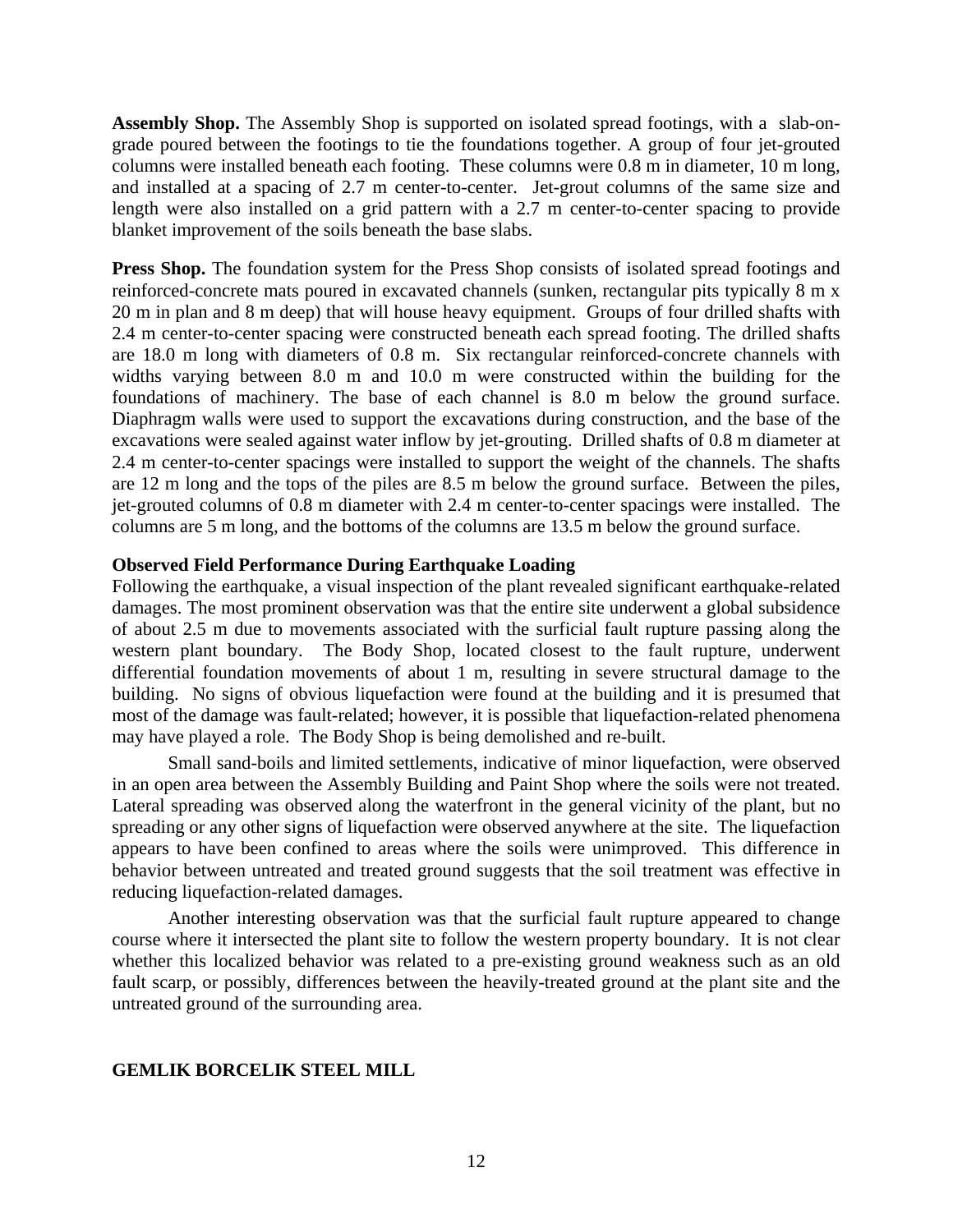The Borcelik Steel Rolling Mill is located near the town of Gemlik, about 50 km from the earthquake epicenter and 35 km from the zone of energy release of the earthquake. Accelerometer recordings in Gemlik indicate that peak ground accelerations on rock were 0.10g. The soil profile is highly variable, consisting of a mixture of sensitive soft clays and liquefiable sands. Stone columns were installed to provide blanket treatment of the site. Ground shaking levels at the plant were relatively low during the main shock, and no structural or ground damages were observed.\



Figure 6. Borcelik steel mill – site plan

#### **General Site Information and Soil Conditions**

The plant site covers an area of 0.5  $km^2$  (50 hectares), with a nearly flat surface topography. Geologic maps indicate that the site is situated within a deposit of Quaternary marine sediments. The maps also show that the Southern Marmara branch of the North Anatolian Fault passes through the site, as further evidenced by the many abrupt changes in bedrock elevations at the site. The general layout of the site is shown in Figure 6.

Subsoil investigations at the plant site included 90 Cone Penetration Tests (CPTs). The soil profile was found to be highly variable across the site, consisting of soft sensitive clays, loose sands, and outcropping rock. A single representative soil profile is difficult to develop for the site, although the major portion of the site included soft sensitive clays and loose, liquefiable sands (Zetas 1991). The ground water table is found within 1.5 m of the ground surface.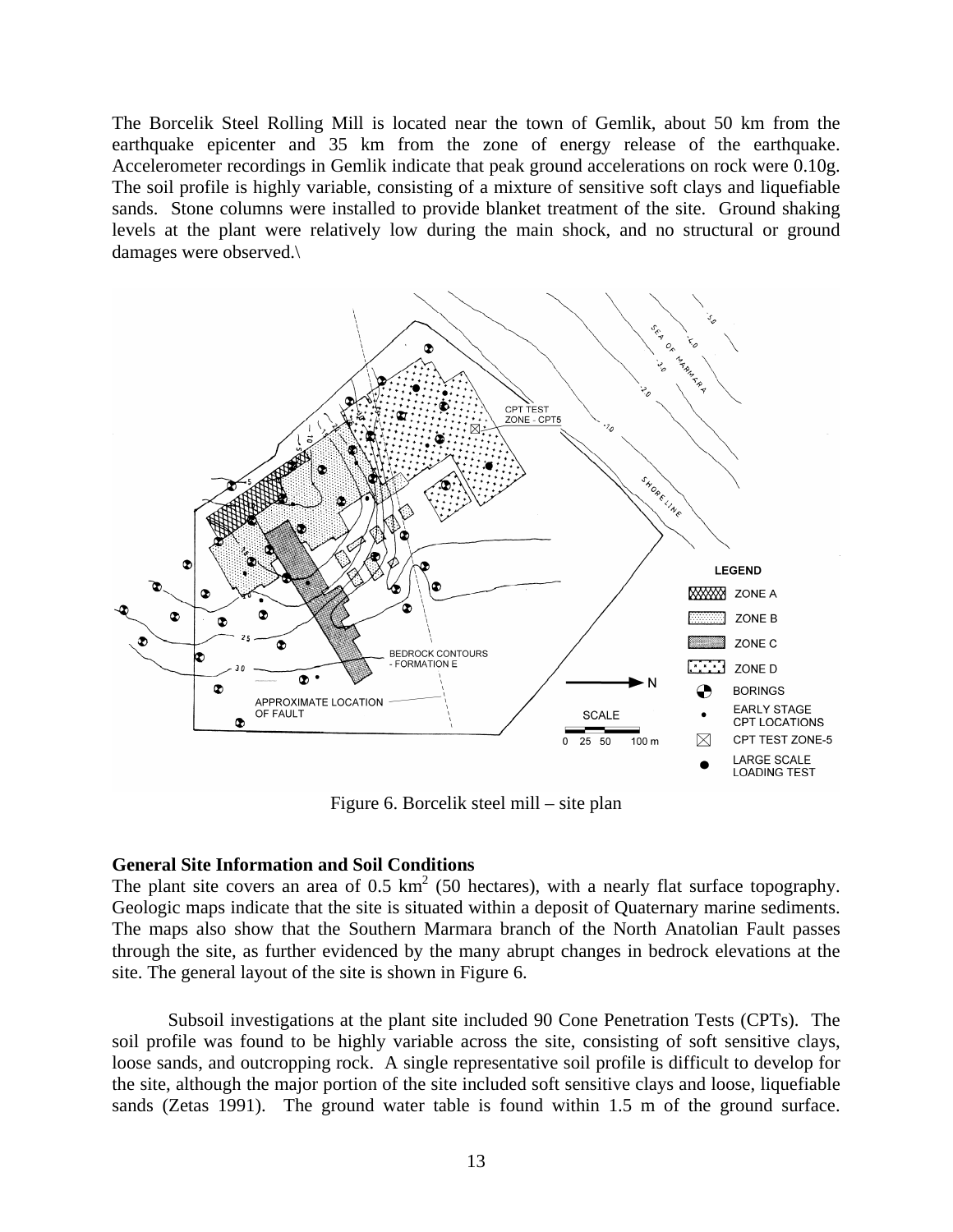Because of the variable soil conditions, the site is grouped into four distinct zones and the conditions within each of these zones are described below:

Zone A: Conditions in this area consist of primarily of highly-weathered bedrock that is found either at very shallow depths or exposed.

Zone B: The profile in this area consists of sandy and silty overconsolidated clay from the ground surface to a depth of 4.0 m. (The thickness of this layer increases to as much as 7.0 m at the northern end of the site in Zone D). Below the clay stratum, is a loose-to-medium sand stratum, containing occasional gravel lenses. Lenses of soft sensitive clays are found interbedded in the sand at some locations. CPT resistances in the layer indicated the sand to be liquefiable under strong ground shaking

Zone C: Soils in this area are mainly stiff to very stiff overconsolidated clays with gravel lenses. Bedrock is found at a depth of about 20 m.

Zone D: The stratigraphy is quite similar to that of Zone C, consisting mainly of stiff overconsolidated clay, but the soil profile is much thicker as bedrock is found deeper that in any other location across the site. In some CPTs that extended to a depth of 60 m, the bedrock was not encountered.

### **Foundation System and Soil Improvement**

Foundations at the site are required to support large structural loads from heavy machinery and steel stockpile storage areas. The main factory building and heavy equipment supports are founded on 0.8 m- and 1.2 m-diameter bored piles. The stock storage areas, with up to 200 kN/m<sup>2</sup> bearing pressure, are supported on reinforced-concrete mats overlying improved ground. Stone columns were used to increase bearing capacity beneath the mats and provide blanket treatment of the liquefiable sands across the entire site. In areas where the bearing stratum was relatively shallow, the stone columns were extended full depth to the bearing stratum. In areas where the bearing stratum was deep, stone columns were terminated at a 12 m depth. The stone columns were constructed by driving a closed-end pipe to depth, and then backfilling the pipe with stone as it was vibrated and slowly pulled out. The stone columns were installed in a triangular grid with a 1.5 m center-to-center spacing.

During the early phases of site work, CPTs were performed to determine optimum stone column spacing and to assess the extent of soil improvement. Several test sections with stone columns at various spacings were constructed. The optimum stone column spacing was selected from the comparison of CPT before- and after-treatment CPT measurements at these trial sections.

CPTs were also used during stone column construction to assess the degree of soil improvement for comparison with final design requirements. The area of stone column treatment was divided into sections, each having 200 to 400 stone columns. Six CPTs were performed in each section, with two performed before treatment, and four after treatment. It was found that the CPT tip resistances increased by about 75% in the sandy layers as a result of stone column construction. A typical pair of before and after CPT soundings is shown in Figure 7 (Durgunoglu et al. 1995).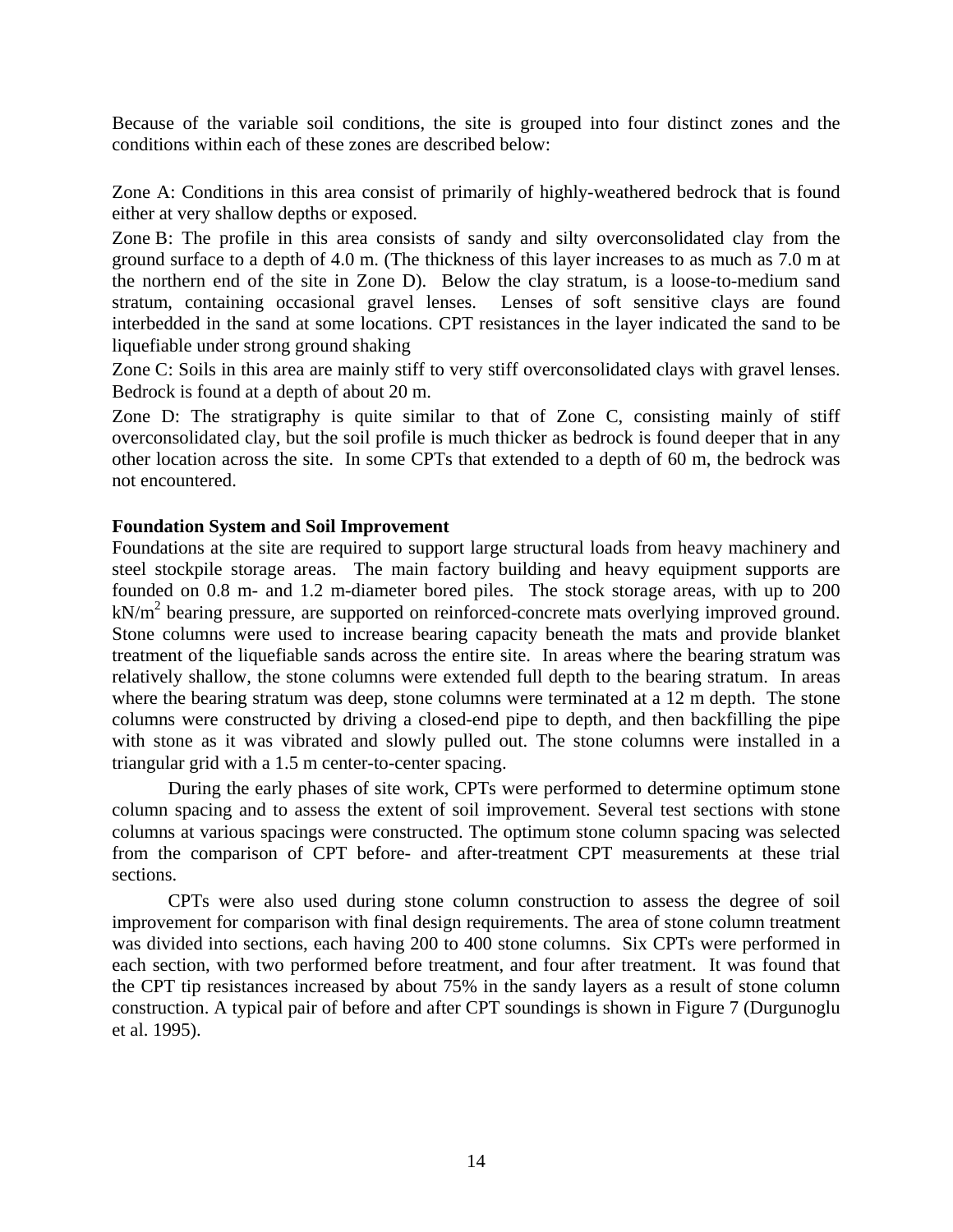

Figure 7. Typical CPT soundings before and after treatment

# **Observed Field Performance During Earthquake Loading**

Following the Kocaeli Earthquake a visual inspection of the plant revealed no earthquake-related structural or ground damages. The ground shaking levels at the plant were relatively low, estimated in the range of 0.1g. The plant remained operational during and immediately following the earthquake. No cracks or signs of settlements were observed in the concrete floor slabs, and no ground cracks were observed anywhere across the site. Importantly, neighboring areas along the waterfront, including the port area of the plant that contained untreated liquefiable soils suffered no damages or obvious signs of ground movements. Further, other nearby industrial facilities in the Gemlik area reported either no or only minor damage. The relative lack of ground damage in the surrounding region, along with the relatively low ground shaking levels at the site, made difficult a more rigorous assessment of the effectiveness of the ground improvement.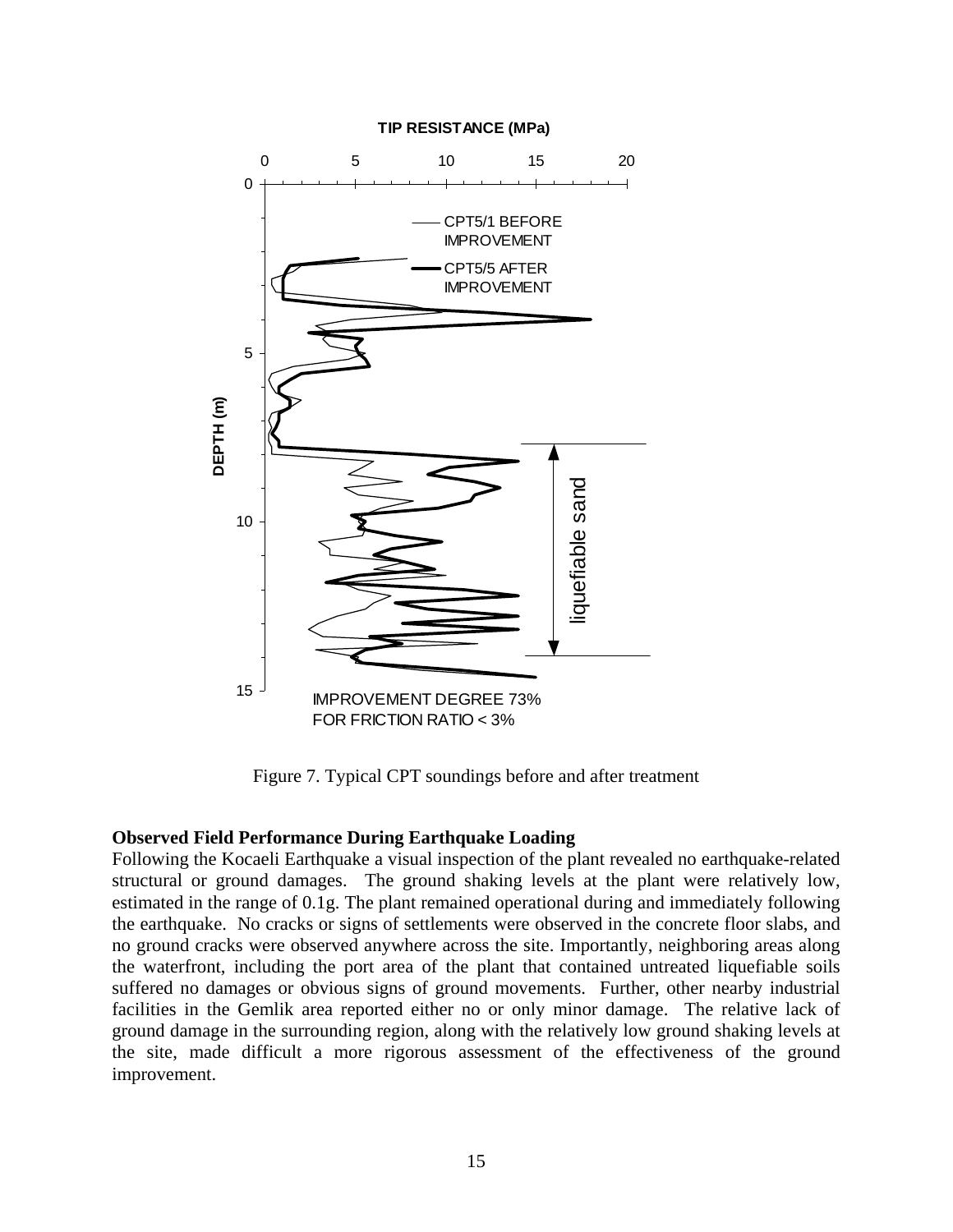# **CONCLUSIONS AND DIRECTIONS FOR FUTURE RESEARCH**

Following the August 1999 Kocaeli Earthquake in northwestern Turkey, field reconnaissance and preliminary analyses were conducted at a number of sites in the affected region. Primary emphasis was upon sites where ground modification was used to improve soils. Findings at four soil improvement sites are presented here. The sites range from 0 to 35 km from the zone of energy release and encompassed a wide range of soil conditions that required a variety of ground improvement techniques to mitigate earthquake related damages. Importantly, the performance comparison of sites of unimproved ground located adjacent to treated sites could be used in some cases to help gauge the effectiveness of soil treatment upon seismic mitigation. As of this writing, the necessary geotechnical have been collected and detailed analyses are just beginning; however, preliminary findings can be provided:

- 1) There were a number of sites within the affected region of the earthquake that contained liquefiable sands and medium to soft clays that were improved for seismic mitigation purposes. The soils at these improved sites performed better compared to nearby/adjacent unimproved soils.
- 2) Jet-grout columns and stone columns were generally effective in mitigating seismic damages, especially liquefaction-related damages; it is believed that the stone columns and jet-grout columns decreased shear strains (and thus pore pressure development) in the soils. Also, the jet-grout columns appear to have greatly reduced post-earthquake reconsolidation settlements in the sands.
- 3) The presence of wick drains appear to have prevented liquefaction and surficial ground disruption due to a loose, liquefiable silty-sand layer, although settlements were still significant.
- 4) The Carrefour Shopping Center site is a particularly instructive case history because of the unprecedented direct measurement of the earthquake-induced settlement of a liquefiable sand layer.
- 5) Detailed analyses are needed to better evaluate the effectiveness of the soil improvement at each site. This project would benefit from collaborative research with other investigators working on similar studies.

With these preliminary findings in hand, the research plan for this work involves detailed studies of the field sites to better understand the effectiveness of soil improvement in mitigating earthquake-related damages. A primary tool will be parametric numerical analyses using computer codes such as FLAC (Itasca Consulting, 2000). Preliminary analyses of the sites using this code have already begun. The study will rely on field performance data from recent earthquakes in Turkey, Taiwan, Seattle, Washington, and other locations. If possible, data from model tests and centrifuge studies will be incorporated to better calibrate the soil model and extend the performance database. The primary research objective is to develop guidelines that